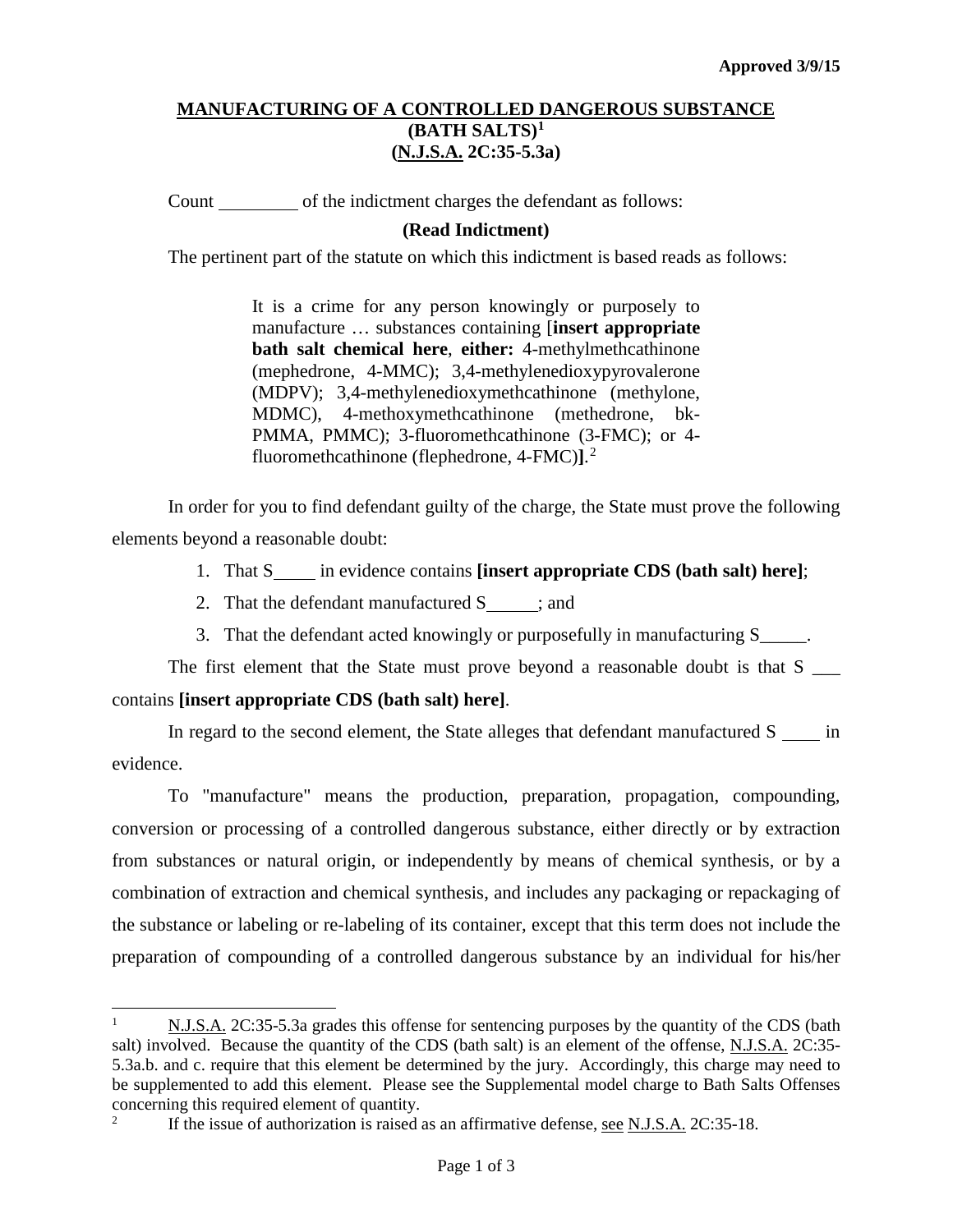## **MANUFACTURING OF A CONTROLLED DANGEROUS SUBSTANCE (BATH SALTS) (N.J.S.A. 2C:35-5.3a)**

own use or the preparation, compounding, packaging, or labeling of a controlled dangerous substance: (1) by a practitioner as an incident to his/her administering or dispensing of a controlled dangerous substance in the course of his/her professional practice, or (2) by a practitioner (or under his/her supervision) for the purpose of, or as an incident to, research, teaching or chemical analysis and not for sale. $3$ 

In this regard the term "practitioner" means a physician, dentist, veterinarian, scientific investigator, laboratory worker, pharmacist, hospital worker or other person licensed, registered, or otherwise permitted to distribute, dispense, conduct research with respect to, or administer a controlled dangerous substance in the course of professional practice or research in this State.<sup>[4](#page-1-1)</sup>

In regard to the third element, the State must prove that the defendant acted knowingly or purposefully in manufacturing S .

A person acts knowingly with respect to the nature of his/her conduct or the attendant circumstances if he/she is aware that his/her conduct is of that nature, or that such circumstances exist, or he/she is aware of a high probability of their existence. A person acts knowingly with respect to a result of his/her conduct if he/she is aware that it is practically certain that his/her conduct will cause such a result. "Knowing," "with knowledge" or equivalent terms have the same meaning.<sup>[5](#page-1-2)</sup>

A person acts purposely with respect to the nature of his/her conduct or a result thereof if it is his/her conscious object to engage in conduct of that nature or to cause such a result. A person acts purposely with respect to attendant circumstances if he/she is aware of the existence of such circumstances or he/she believes or hopes that they exist. "With purpose," "designed," "with design" or equivalent terms have the same meaning.<sup>[6](#page-1-3)</sup>

Remember that when we speak of knowingly and purposely we are speaking of conditions of the mind that cannot be seen. It is not necessary for the State to prove the existence of such mental states by direct evidence such as a statement by the defendant that he/she had particular knowledge or a particular purpose. Knowledge and purpose as separate propositions of proof do not commonly exist. They must ordinarily be discovered as other mental states are from circumstantial evidence; that is, by reference to the defendant's conduct, words or acts and

<span id="page-1-0"></span> $\frac{3}{4}$  N.J.S.A. 2C:35-2.  $\overline{3}$ 

<span id="page-1-1"></span> $\frac{4}{5}$  N.J.S.A. 2C:35-2.

<span id="page-1-2"></span> $\frac{5}{6}$  N.J.S.A. 2C:2-2b(1).

<span id="page-1-3"></span><sup>6</sup> N.J.S.A. 2C:2-2b(2).